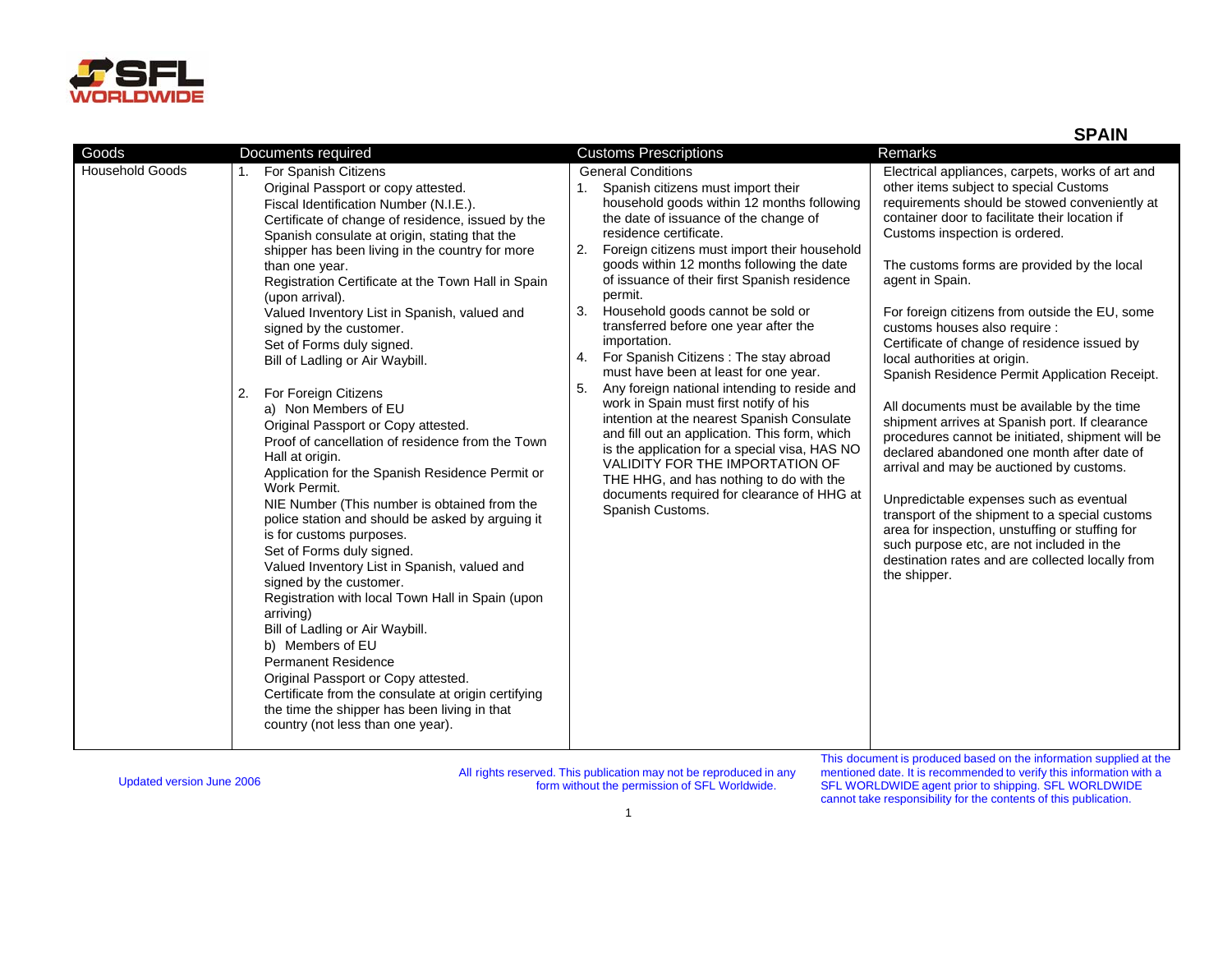

| Goods                     | Documents required<br>European Community Card or NIE Number.<br>Set of Forms duly signed.<br>Valued Inventory List in Spanish, valued and<br>signed by the customer.<br>Registration with local town hall in Spain (upon<br>arriving).<br>Bill of Ladling or Air Waybill<br>Secondary Residence<br>Original of the Ownership deed or official rental<br>contract (valid for min. 2 years) of the house or<br>apartment to be furnished in Spain.<br>Cash deposit or Banker's guarantee valid for 2<br>years equal to 33% of the declared value of the<br>household effects (some customs officers do<br>not require this). | <b>Customs Prescriptions</b>                                                                                                                                                                                                                   | Remarks |
|---------------------------|----------------------------------------------------------------------------------------------------------------------------------------------------------------------------------------------------------------------------------------------------------------------------------------------------------------------------------------------------------------------------------------------------------------------------------------------------------------------------------------------------------------------------------------------------------------------------------------------------------------------------|------------------------------------------------------------------------------------------------------------------------------------------------------------------------------------------------------------------------------------------------|---------|
| Diplomat's Removals       | Diplomatic Passport.<br>Inventory list in Spanish, signed by owner.<br>Diplomatic franchise.                                                                                                                                                                                                                                                                                                                                                                                                                                                                                                                               | Duty Free entry.                                                                                                                                                                                                                               |         |
| <b>Wedding Trousseaux</b> | Documents as in Household goods above.<br>Certificate of change of residence issued by<br>local authorities at origin.<br>Wedding certificate or Spanish Family Book<br>visaed by the Spanish Consulate.                                                                                                                                                                                                                                                                                                                                                                                                                   | Only foreign citizens marrying Spanish<br>citizens or foreigners living in Spain are<br>allowed to import duty free items, but within a<br>reasonable quantity.                                                                                |         |
| Inheritance               | Valued list of the inherited household goods.<br>Death Certificate.<br>Testament or certificate confirming the right to<br>the inheritance.                                                                                                                                                                                                                                                                                                                                                                                                                                                                                | All documents must be visaed and authenticated<br>by the Spanish Consulate at origin. They must be<br>translated if they are not in Spanish language.<br>Translation must be approved by the Spanish<br>Consulate and/or the Spanish Ministry. |         |

Updated version June 2006 All rights reserved. This publication may not be reproduced in any form without the permission of SFL Worldwide.

This document is produced based on the information supplied at the mentioned date. It is recommended to verify this information with a SFL WORLDWIDE agent prior to shipping. SFL WORLDWIDE cannot take responsibility for the contents of this publication.

**SPAIN**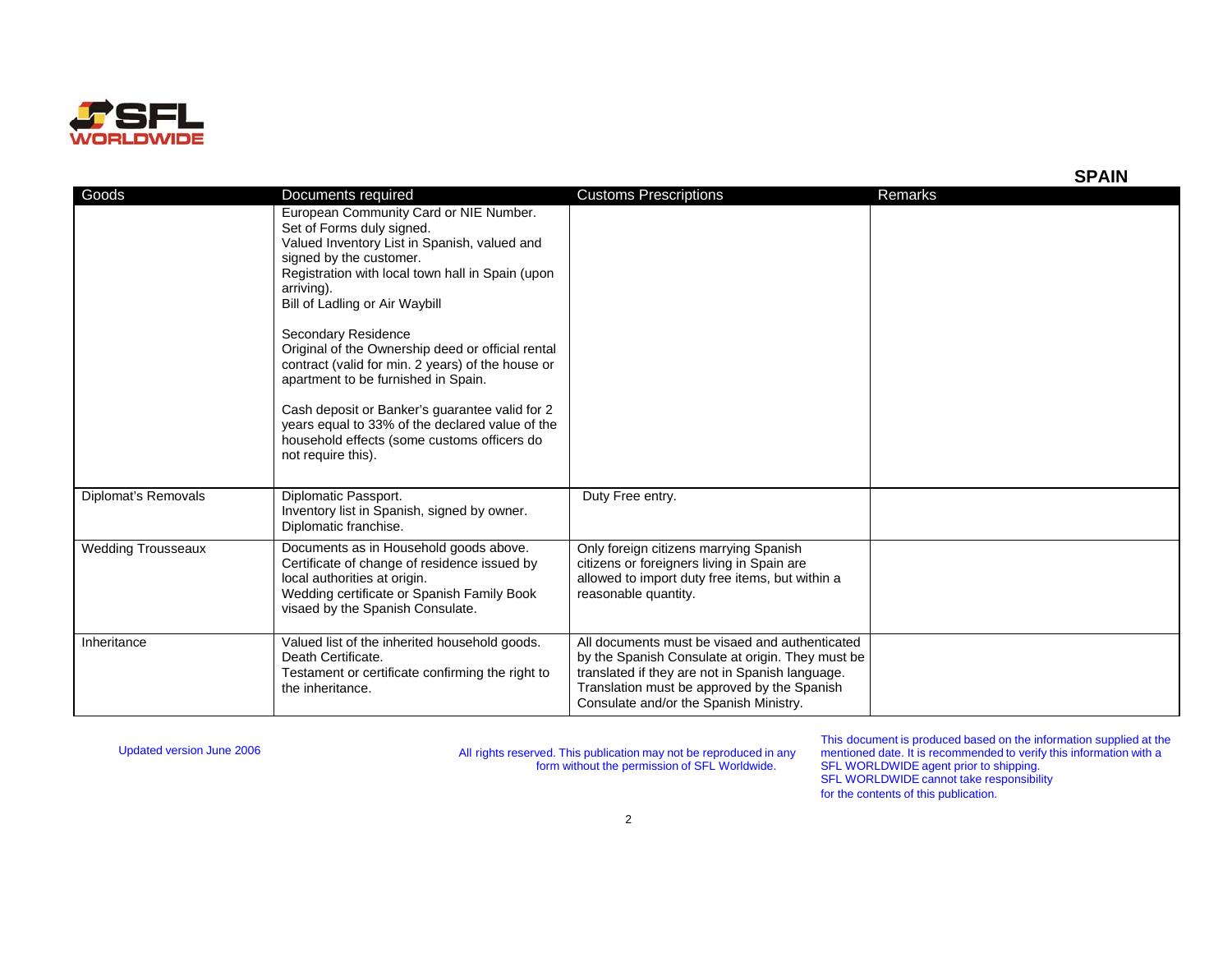

|                                        |                                                                                                                                                                                                                                                                                                                                                           |                                                                                                                                                                                                                                                                                                                                                      | יוור וט                                                                                                                                                                                                                                                                                                                                                                           |
|----------------------------------------|-----------------------------------------------------------------------------------------------------------------------------------------------------------------------------------------------------------------------------------------------------------------------------------------------------------------------------------------------------------|------------------------------------------------------------------------------------------------------------------------------------------------------------------------------------------------------------------------------------------------------------------------------------------------------------------------------------------------------|-----------------------------------------------------------------------------------------------------------------------------------------------------------------------------------------------------------------------------------------------------------------------------------------------------------------------------------------------------------------------------------|
| Goods                                  | Documents required                                                                                                                                                                                                                                                                                                                                        | <b>Customs Prescriptions</b>                                                                                                                                                                                                                                                                                                                         | <b>Remarks</b>                                                                                                                                                                                                                                                                                                                                                                    |
|                                        | Certificates from the country of origin and the<br>Spanish ministry of finance to confirm payment<br>and/or exemption of payment of taxation over<br>inheritances both in the country of origin and in<br>Spain.                                                                                                                                          | Of Foreign Affairs.                                                                                                                                                                                                                                                                                                                                  |                                                                                                                                                                                                                                                                                                                                                                                   |
| <b>New Furniture</b>                   | Import license, if invoice value is greater than<br>500,000 pesetas.<br>Invoice stamped by the Spanish Consulate at<br>origin.                                                                                                                                                                                                                            | Subject to payment of customs duties and taxes.                                                                                                                                                                                                                                                                                                      |                                                                                                                                                                                                                                                                                                                                                                                   |
| Works of Art, Antiques                 |                                                                                                                                                                                                                                                                                                                                                           | Duty free entry if they are part of household<br>goods and proportional to the social status of<br>the importer.<br>They must be in the owner's possession<br>during 6 months at least and they must not be<br>sold.<br>Also duty free entry if articles are over 100<br>years old.                                                                  | Works of art/antiques imported for sale in<br>Spain are subject to different regulations.<br>Works of Art/Antiques which are expected to<br>be re-exported at a later date and which are<br>not imported into Spain for sale, must be<br>clearly classified upon entry to allow later<br>exportation.<br>Customs clearance can be done only in<br>Madrid, Barcelona and Valencia. |
| Collections, jewellery,<br>metals      |                                                                                                                                                                                                                                                                                                                                                           | Duty free entry if they are part of the household<br>goods and if they are proportional to the social<br>status of the person.                                                                                                                                                                                                                       |                                                                                                                                                                                                                                                                                                                                                                                   |
| Used motor vehicles<br>and motorcycles | Car/Motorcycle must be in shipper's possession<br>for a minimum of six months.<br>Photocopy of passport legalized by the Spanish<br>Consulate at origin or by a notary public in<br>Spain.<br>Original of title of property.<br>Original of Registration card.<br>Valid Plates.<br>Valid international insurance certificate.<br>Vehicle purchase invoice | One entry car will be granted a 6 month stay<br>permit. After this period, car will have to be<br>exported or imported on a definite basis.<br>Change of Residence certificate for Spanish<br>nationals and Residence Permit for foreigners<br>plus certificate of CIF value of car in Spain and<br>payment of taxes required for final importation. | Vehicles must come with origin plates (tags).<br>Upon final importation, the vehicle will be<br>subject to payment of taxes, proportionate to<br>the years of use of the vehicle, its country of<br>origin, etc.<br>Important information when importing                                                                                                                          |
|                                        |                                                                                                                                                                                                                                                                                                                                                           |                                                                                                                                                                                                                                                                                                                                                      | vehicles :<br>In Europe, it is a must to present to customs the<br>chassis number. This number is to be engraved<br>on the vehicle chassis and three copies showing<br>the chassis number must be available.                                                                                                                                                                      |

Updated version June 2006 All rights reserved. This publication may not be reproduced in any form without the permission of SFL Worldwide.

This document is produced based on the information supplied at the mentioned date. It is recommended to verify this information with a SFL WORLDWIDE agent prior to shipping. SFL WORLDWIDE cannot take responsibility for the contents of this publication.